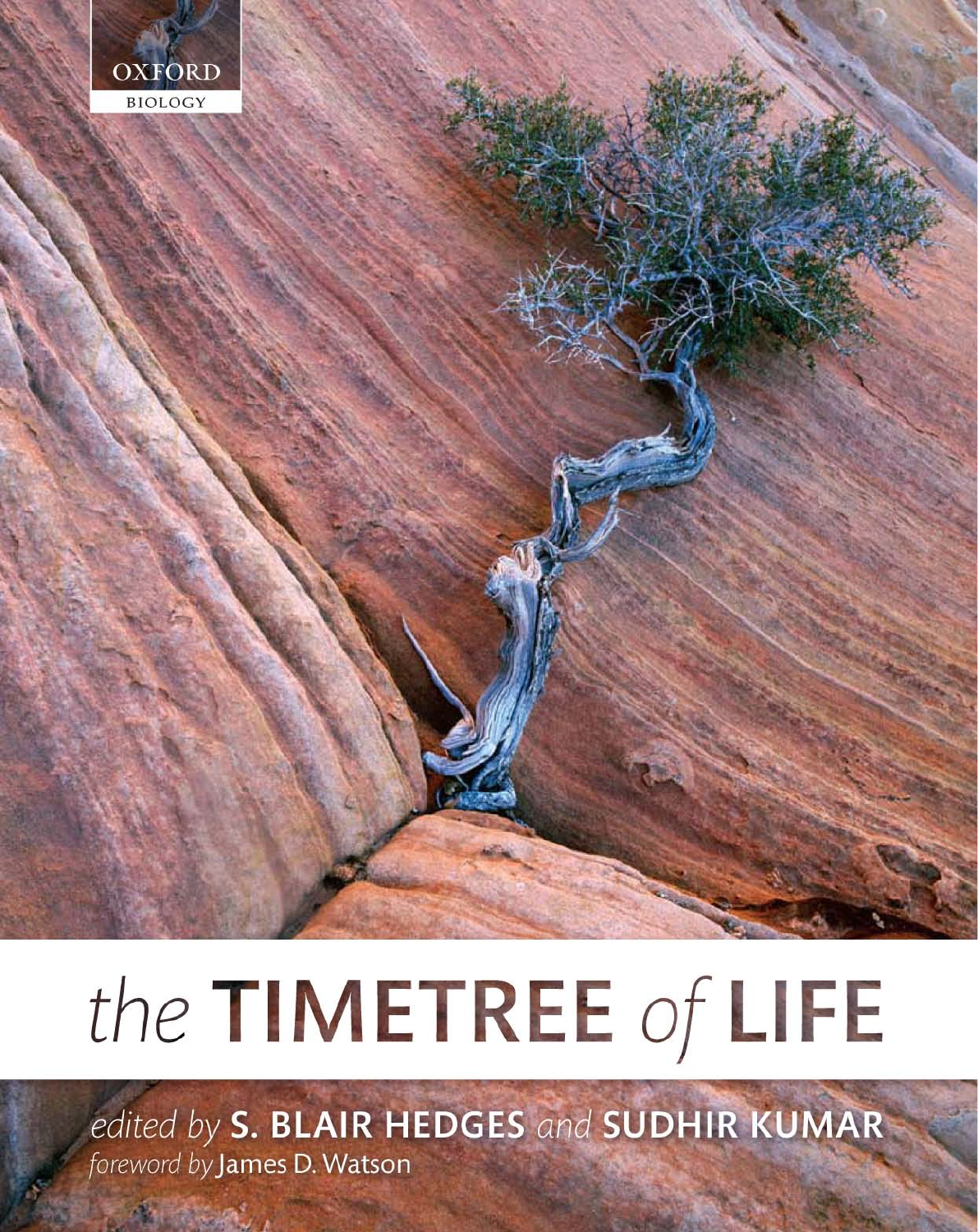## Sea urchins (Echinoidea)

#### *Andrew B. Smith*

Department of Palaeontology, The Natural History Museum, Cromwell Road, London SW7 5BD, UK (a.smith@nhm.ac.uk)

#### Abstract

The Echinoidea (sea urchins) is one of the five classes of the Phylum Echinodermata and includes  $~900$  living species in 50 families. Their traditional taxonomy, based on skeletal characters, has been largely corroborated by recent molecular phylogenetic analyses with one marked exception: clypeasteroids are not found to be monophyletic. The echinoid timetree deduced from molecular data is largely concordant with the fossil record, placing the basal divergence in the late Paleozoic (265 million years ago, Ma). Echinoids diversified during the Mesozoic (251-66 Ma) and there is a good match between paleontological and molecular estimates of divergence times, with clypeasteroids again proving to be an exception.

The Phylum Echinodermata is a clade of marine invertebrate deuterostomes that includes such well-known animals as the starfishes and sea urchins. All echinoderms possess a calcitic endoskeleton with a distinctive and unique three-dimensional structure, a stereom, and they all undergo an unusual asymmetrical development in which right larval coelomic components are suppressed and lost. There are five living classes of echinoderm, of which the Echinoidea or sea urchins (Fig. 1) is probably the best known and certainly the one that has left the most complete fossil record. Living echinoids have a mesodermal skeleton constructed of 10 columns of plates, all of which bear tubercles and spines. The modern taxonomy of echinoids was established by Mortensen (*1*), based primarily on the detailed arrangement of plates making up the skeleton. This has the great advantage of allowing fossils to be placed with confidence into any taxonomic scheme constructed for the living species. About 900 living species of echinoids have been described and placed in ~50 families (*1*, *2*), not all of which are considered monophyletic. Here, I review the relationships and divergence times of the major echinoid groups.

It has long been recognized that the cidaroids differ in several fundamental ways from other echinoids (Euechinoidea), and this division is reflected at the subclass level (1, 2). Cidaroids and euechinoids differ in their style of ambulacral plating, and have different jaw apparatus morphologies and musculature. Whereas cidaroids remained rather conservative in their morphology, the euechinoids have given rise to a wide diversity of forms (3), currently classified into 13 orders. There are a number of small, early branching groups but about 80% of the modern diversity lies in two major clades, the Irregularia and the Echinacea. Irregular echinoids are so named because their pentameral symmetry is disrupted by migration of the anus from an apical to a posterior position during ontogeny, and most live infaunally. Echinacea are regular echinoids with a derived lantern morphology and keeled teeth and all are epifaunal.

The classification of the Echinacea has been particularly difficult and relies on small differences rarely preserved in fossils (4). The taxonomy of irregular echinoids, on the other hand, has been much less problematic with the long-standing major groups (spatangoids, holasteroids, clypeasteroids, and cassiduloids) readily differentiated



Fig. 1 An echinoid (*Arbacia punctulata*) from Carrie Bow Cay, Belize, viewed from above. Credit: A. B. Smith.

A. B. Smith. Sea urchins (Echinoidea). Pp. 302-305 in *The Timetree of Life*, S. B. Hedges and S. Kumar, Eds. (Oxford University Press, 2009).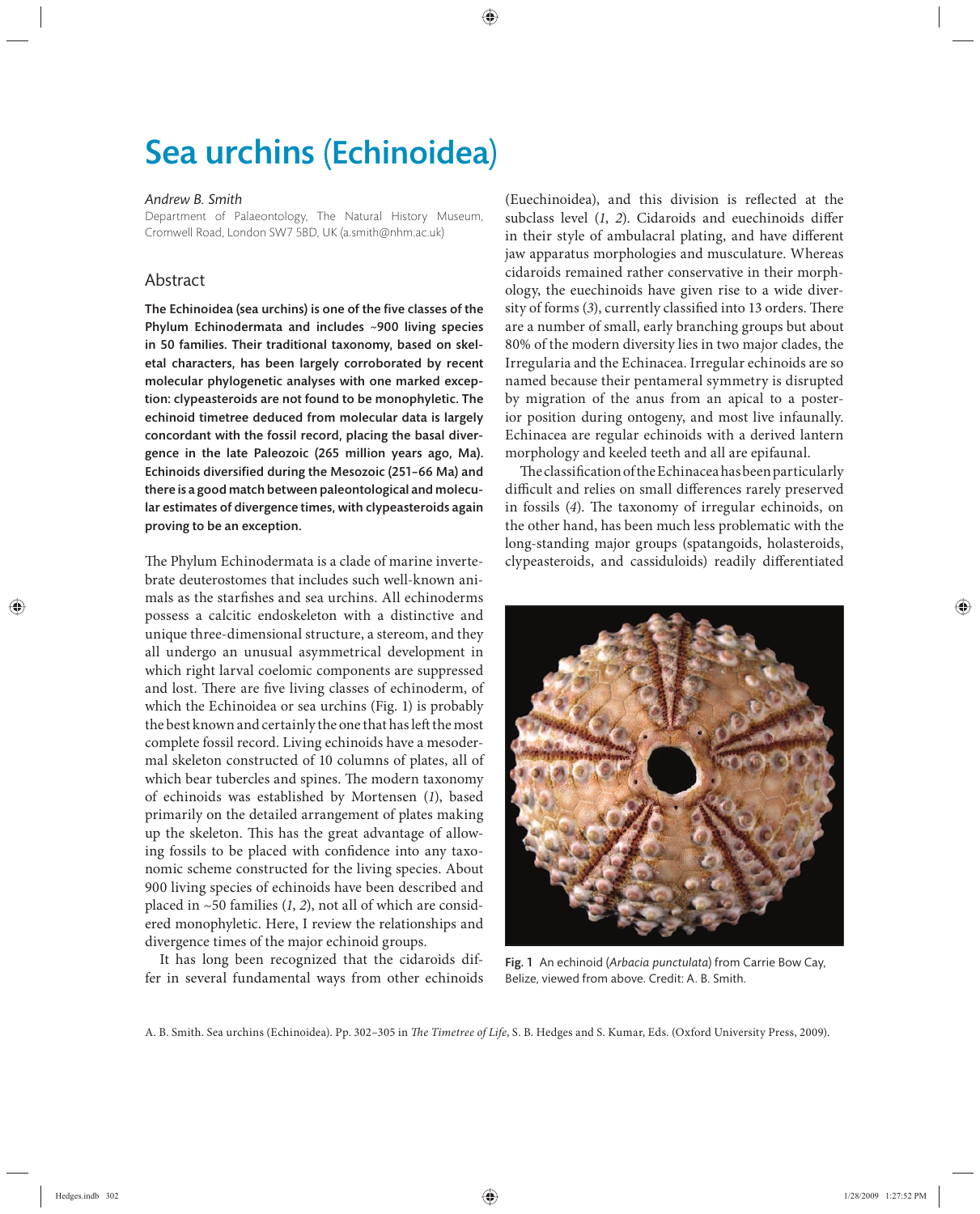

Fig. 2 A timetree of sea urchins (Echinoidea). Divergence times are from Table 1. *Abbreviations*: Ng (Neogene) and Pg (Paleogene).

on morphological grounds (1, 2). The monophyly of the clypeasteroids, a group characterized by the unique synapomorphy of multiple tube feet (and pores) on each ambulacral plate, has never been disputed from morphological grounds (*5*), though the cassiduloids, from which they emerged, are now recognized to be a paraphyletic grade (*6*).

Molecular phylogenies for the Echinoidea that encompassed a number of different families started to appear from 1992 onward (6-10). These have all been constructed from nuclear and mitochondrial ribosomal RNA genes (*18S, 28S*, and *16S rRNA*), sometimes with the addition of sequence data from three subunits of mitochondrial cytochrome oxidase genes (COI, COII, and COIII). The first studies achieved only a very sparse taxonomic coverage and failed to find convincing evidence for the cidaroid–euechinoid basal dichotomy (*6*). By 1995, however, the first analysis that could claim reasonable taxonomic coverage appeared (*7*) and showed good correspondence with morphology-based phylogenetic trees. In the latest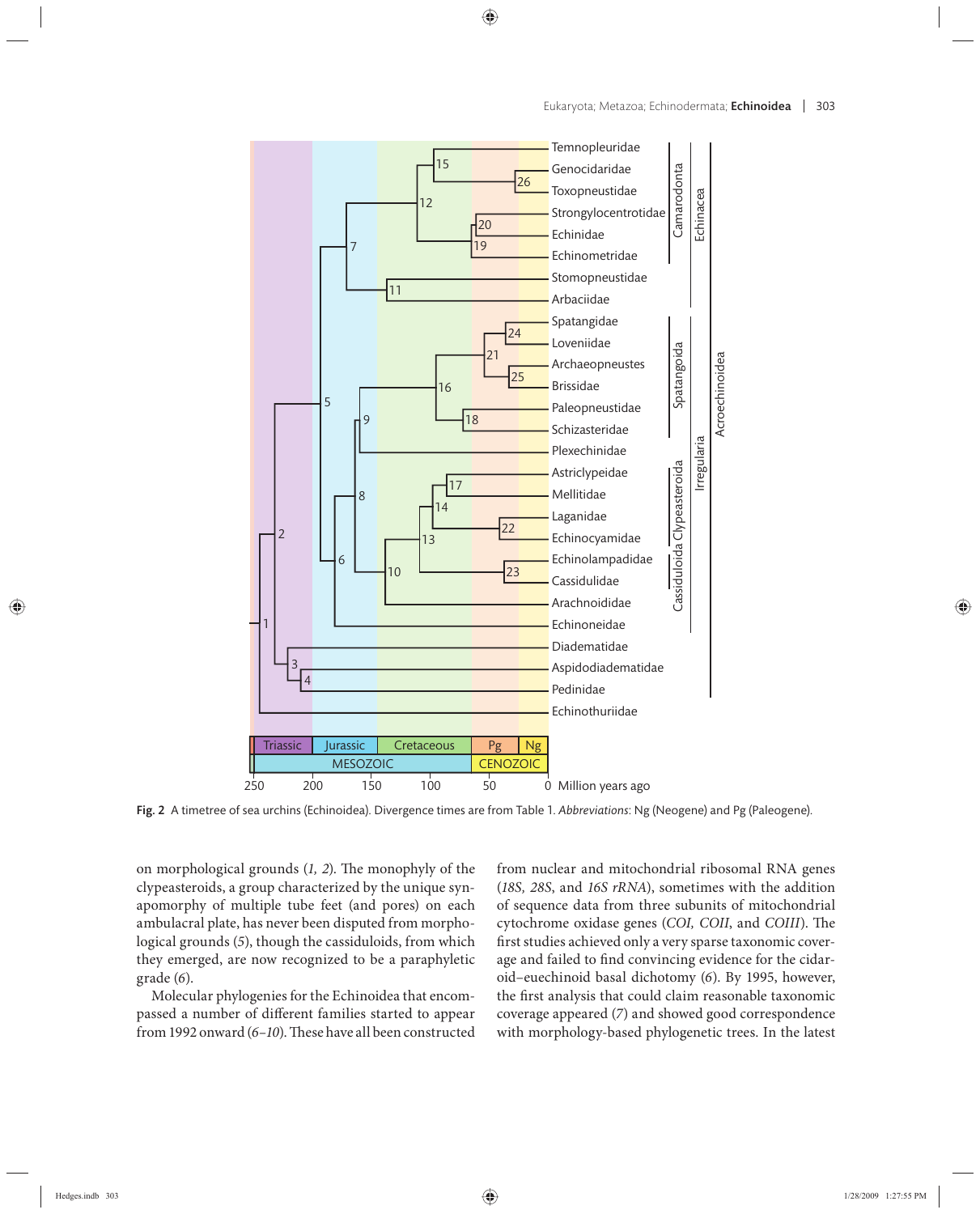Table 1. Divergence times (Ma) and their confidence/ credibility intervals (CI) among sea urchins (Echinoidea), based on ref. (*10*).

| <b>Timetree</b>          |      |
|--------------------------|------|
| Node                     | Time |
| $\mathbb{1}$             | 245  |
| $\overline{2}$           | 232  |
| 3                        | 221  |
| $\overline{\mathcal{A}}$ | 210  |
| 5                        | 193  |
| 6                        | 181  |
| $\overline{7}$           | 171  |
| 8                        | 164  |
| 9                        | 160  |
| 10                       | 138  |
| 11                       | 137  |
| 12                       | 111  |
| 13                       | 109  |
| 14                       | 98   |
| 15                       | 97   |
| 16                       | 95   |
| 17                       | 86   |
| 18                       | 72   |
| 19                       | 65   |
| 20                       | 61   |
| 21                       | 54   |
| 22                       | 41   |
| 23                       | 37   |
| 24                       | 36   |
| 25                       | 33   |
| 26                       | 28   |

Note: Molecular dates are the means of estimates obtained from the analysis of concatenated 18S rRNA, 28S rRNA, and COII partial gene sequences using different methodologies: LF (Langley–Fitch), NPRS (nonparametric rate smoothing), PL-A (penalized likelihood with additive penalty function, PL-L (penalized likelihood with logarithmic penalty function), and Bayesian.

analysis (*10*), the molecular phylogeny is now based on gene sequence data from almost 50 taxa, with representatives from 13 of the 14 extant orders. In addition to these studies addressing the higher-level relationships of echinoids, detailed molecular phylogenies have appeared outlining the phylogenetic relationships of specific groups at genus level (e.g., temnopleuroids (*11*), spatangoids (*12*), strongylocentrotids (*13*)] and species level [e.g. *Eucidaris* (*14*), *Diadema* (*15*)).

From the beginning, phylogenetic studies have often analyzed morphological and molecular data in parallel and in combination, and have used the rich fossil record for dating divergences. The basic taxonomic framework for echinoids established from skeletal morphology has stood up well to this molecular scrutiny (*1*). Cidaroids consistently turn out to represent the deepest branch in the echinoid tree and echinothurioids the deepest branch on the euechinoid side, exactly as predicted by morphology. The next few branches are very closely spaced and branching order of pedinoids and diadematoids is not clear. There is a monophyletic Irregularia, within which the echinoneid Echinoneus represents the basal branch, and holasteroids and spatangoids are closest relatives. There is one major surprise—molecular data suggest that clypeasteroids are not monophyletic. The two suborders (Clypeasterina and Scutellina) are recognized, but they are not identified as closest relatives. Instead, representatives from two families of cassiduloid are the closest relatives of the Scutellina. The very short branches leading to the cassiduloid taxa suggest that this is not a long-branch attraction problem, and the inferred relationships are robust to addition or removal of taxa. However, it is hard to reconcile this observation with the strong morphological evidence for clypeasteroid monophyly.

Only one study has estimated divergence times among echinoid families from molecular data (10). This study examined 26 internal nodes and compared molecular estimates based on ribosomal gene divergence with paleontological estimates (Fig. 2). In order to generate a semilinearized tree one taxon was selected from each family, avoiding extremely long or short terminal and branches. Bayesian and nonparametric rate smoothing semiparametric penalized likelihood methods were all used for estimating divergence times along with the Langley– Fitch strict clock method, and error bars calculated. A selection of taxa from the other echinoderm classes formed the outgroup, with a prior depth of the root node set at 480 My based on the fossil record. Four internal calibrations were set as minimal divergence times from across the tree topology to provide constraints on local rate variation.

Molecular estimates of divergence times derived from applying both molecular clock and relaxed molecular clock models are concordant with estimates based on the fossil record for 70% of the nodes. Mismatch is confined to three areas of the tree, the most serious of which